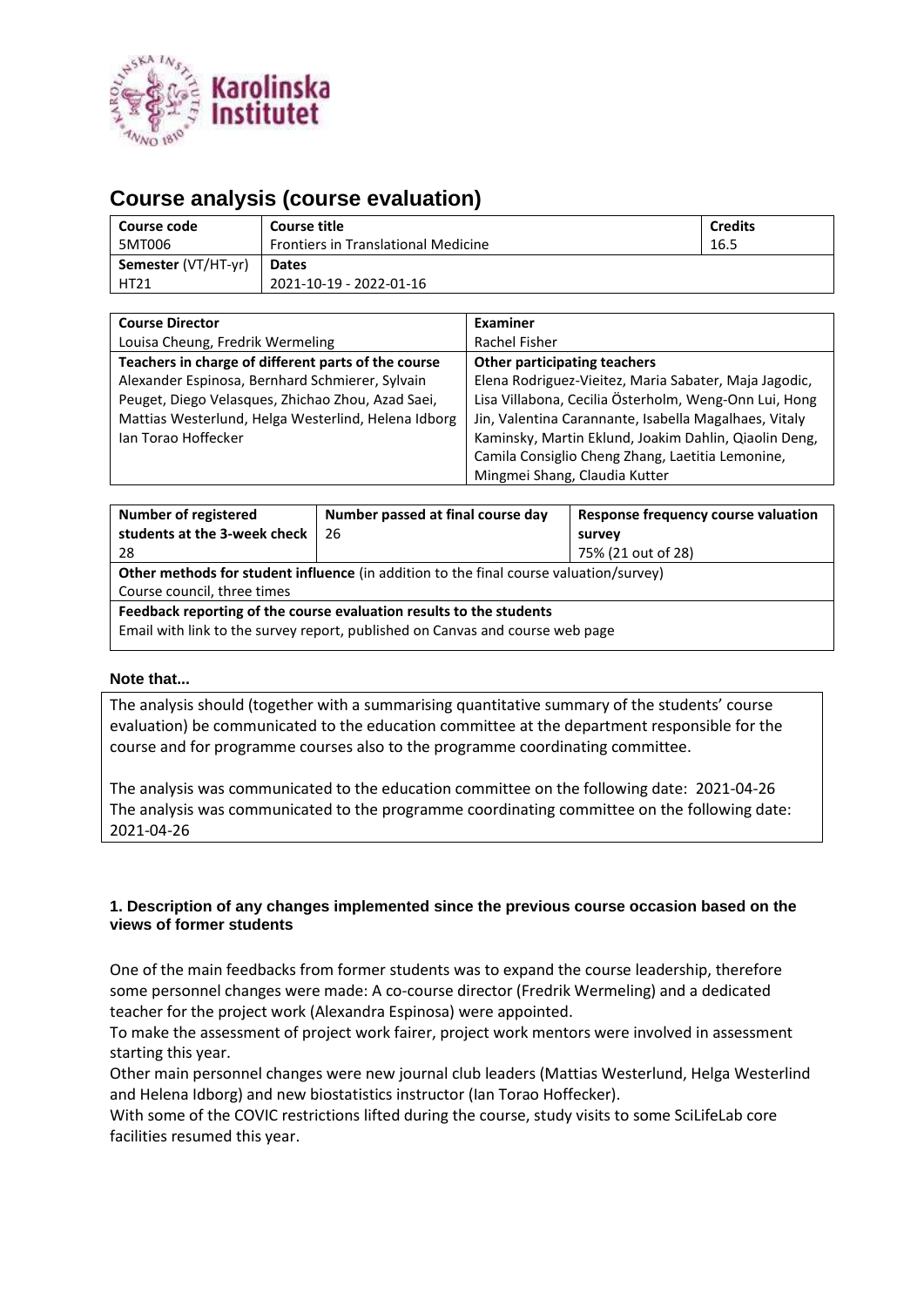

## **2. Brief summary of the students' evaluation of the course**

*(Based on the students' quantitative responses to the course valuation and key views from free text responses. Quantitative summary and any graphs are attached.)*

Students were generally satisfied with the course with criticism on the communication, Canvas course page design and confusions around the project work.

|                                                                   | Mean (SD) | <b>Median</b>  |
|-------------------------------------------------------------------|-----------|----------------|
| What is your overall opinion of the course?                       | 3.6(1.1)  | 4              |
|                                                                   |           |                |
|                                                                   |           |                |
| The highest two from the five general questions                   |           |                |
| In my view, I have developed valuable expertise/skills during the | 3.7(0.9)  | $\overline{4}$ |
| course.                                                           |           |                |
| In my view, the course has promoted a scientific way of thinking  | 3.7(1.0)  | $\overline{4}$ |
| and reasoning (e.g. analytical and critical thinking, independent |           |                |
| search for and evaluation of information).                        |           |                |
|                                                                   |           |                |
| The highest two from the programme-specific questions             |           |                |
| I took responsibility for my own learning during this course.     | 4.2(0.8)  | $\overline{4}$ |
|                                                                   |           |                |
| To what extent do you feel that the workload during the course    | 3.6(1.2)  | $\overline{4}$ |
| was reasonable in relation to the extent of the course/number of  |           |                |
| credits awarded?                                                  |           |                |
|                                                                   |           |                |
| The lowest from the five general questions                        |           |                |
| In my view, there was a common theme running throughout the       | 2.9(1.2)  | 3              |
| course – from learning outcomes to examinations.                  |           |                |
|                                                                   |           |                |
| The lowest from the programme-specific questions                  |           |                |
| The feedback that I have received has been important for my       | 3.1(1.3)  | 3              |
| development and learning.                                         |           |                |

## **3. The Course Director's reflections on the implementation and results of the course**

# *Strengths of the course:*

Similar to students' feedback from previous years, the main strengths are

- Broad scope of current research topics, hence possibility to meet many active researchers
- Project work as a mini research project with budgeting and clear roles in teamwork

# *Weaknesses of the course:*

Communication, Canvas course page design and information around the project work were not satisfactory.

From the evaluation survey, the common theme (i.e. applying molecular techniques to study human diseases) were not communicated clearly. The feedback to the students was one of the main weakness again this year. More focus will be put to improve feedback in the next course occasion.